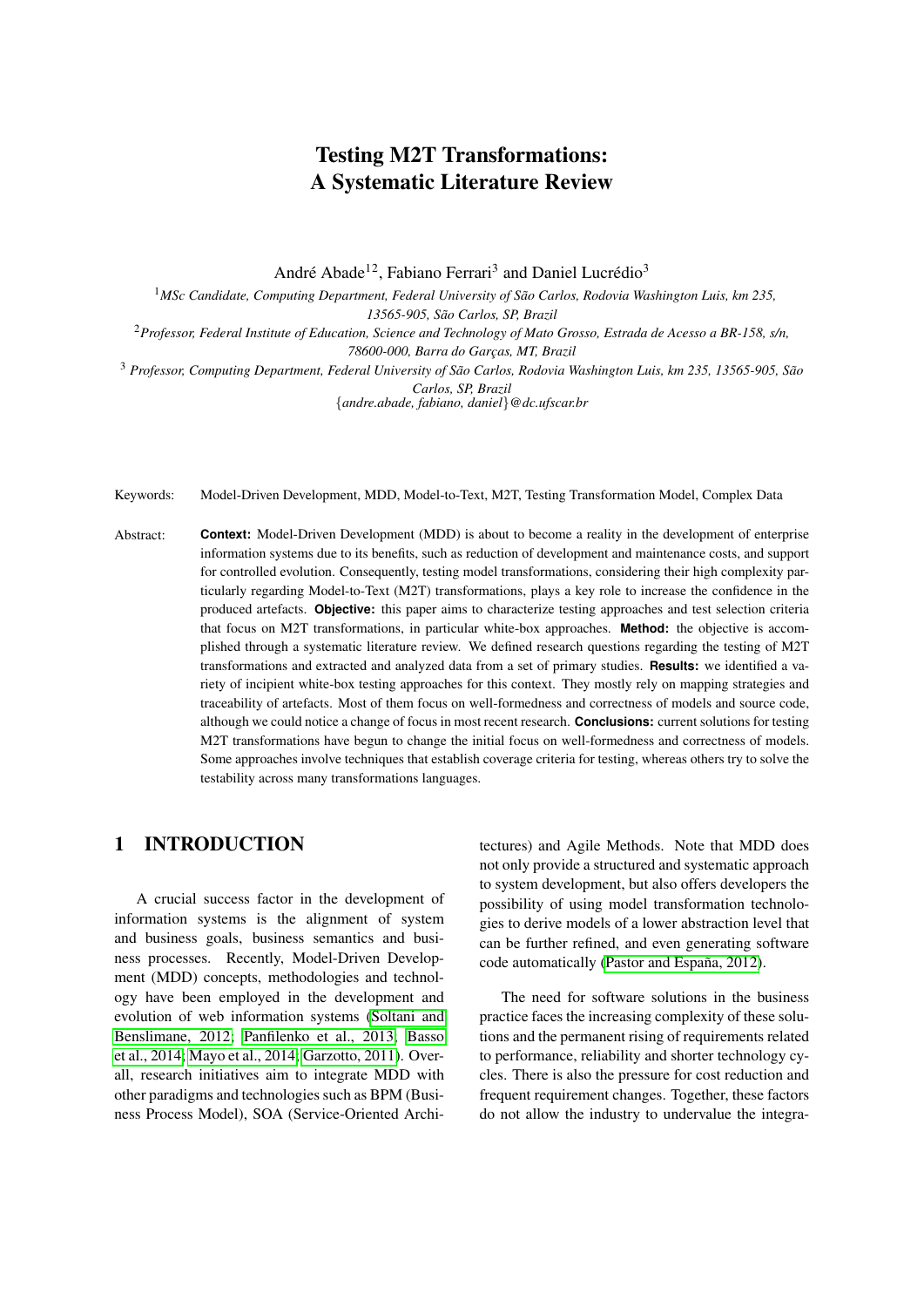tion of new concepts and techniques for software engineering [\(Panfilenko et al., 2013\)](#page-11-1). Thus, in the MDD field, ensuring that models and transformations are effective and efficient becomes a major challenge. Note that the transformations of models involve different abstraction levels, and the complexity of the MDD paradigm is directly related to three elements involved in these transformations: the input (or source) models, the transformation rules and the output artefacts [\(Sendall and Kozaczynski, 2003;](#page-11-4) [Guerra et al., 2013\)](#page-10-2).

Software testing can be an effective approach for validating model transformations. According to Fleurey et al. (2004), the testing of model transformations is different from testing of traditional implementations because the former requires complex models as test input data, in particular when compared with simple data types. Testing in MDD represents a new challenge compared to testing in traditional systems [\(Beizer, 1990\)](#page-10-3) or object-oriented systems [\(Binder, 1999\)](#page-10-4). This is due to the fact that the involved data are models, which have significantly more complex structures than simple data types or traditional objects [\(Fraternali and Tisi, 2010\)](#page-10-5). In fact, the testing-related problems in MDD more closely resembles those of testing interpreters or virtual machines [\(Sirer and Bershad, 1999\)](#page-11-5), and are also related to the testing of grammars (Lämmel, Ralf, 2001) or compilers [\(Kalinov et al., 2003\)](#page-10-6).

Studies conducted by Harman (2008) claim that the testing of model transformations leaves a number of open issues, which are related with the combination of software testing and the types of transformation that happen in MDD. Much effort has been put into the establishment of Model-to-Model (M2M) transformation testing techniques in the last years [\(Amrani](#page-10-7) [et al., 2012;](#page-10-7) [Vallecillo et al., 2012\)](#page-11-7).

Most of the approaches for testing Model-to-Text (M2T) transformations are derived from M2Mrelated techniques. Consequently, specific knowledge regarding M2T testing is still limited, and hence provides only moderate support to developers, e.g. to those using the *Template Method* behavioural pattern. Thus, Wimmer and Burgueo (2013) highlight the need for testing approaches that are able to support the correct generation of software artefacts by means of M2T transformations.

Motivated by research opportunities determined by numerous issues involving the testing of model transformations, Selim et al. (2012) provided a historical perspective in order to recognise the main research investigations. The authors identify core and emerging topics and proposed approaches. Despite the fact that Selim et al. (2012) work dates from 2012 and that their discussions did not exclusively address the testing in context of M2T transformations, three phases are highlighted and need further research and investigations, namely: (i) generation of test data; (ii) test adequacy criteria; and (iii) the definition of test data sets.

This paper presents the results of a systematic literature review that summarises the state-of-the-art regarding the testing of M2T transformations. More specifically, this study aims to identify which structural (white-box) testing techniques and test selection criteria have been investigated to date, how complex data has been characterised within the identified approaches, and which is the predominant behavioural pattern used in transformation engines. A systematic literature review is a type of scientific research which aims to present an unbiased review about a research topic, following a methodology that is reliable, accurate and that allows auditing [\(Kitchenham, 2004;](#page-10-8) [Fabbri et al., 2013\)](#page-10-9).

The remainder of this paper is organised as follows: The next section provides basic background. The study planning is described in Section [3;](#page-2-0) the section also lists the selected primary studies. In the sequence, Section [4](#page-5-0) presents an analysis of data extracted from the selected studies. Section [5](#page-6-0) compares the identified testing approaches and Section [6](#page-9-0) concludes this paper.

# 2 BACKGROUND

## 2.1 Model-Driven Development – MDD

In Software Engineering, MDD is a software development paradigm that handles models as primary artefacts from which code or other artefacts are generated. The Model Driven Architecture (MDA), proposed by the Object Management Group (OMG), is one of the embodiments of the MDD concept. In MDA-based processes, models play a key role in the software development [\(Object Management Group, 2003\)](#page-11-8).

Model transformation has been characterised as a primary step for the MDD paradigm. It can be defined by a set of rules that together describe how a model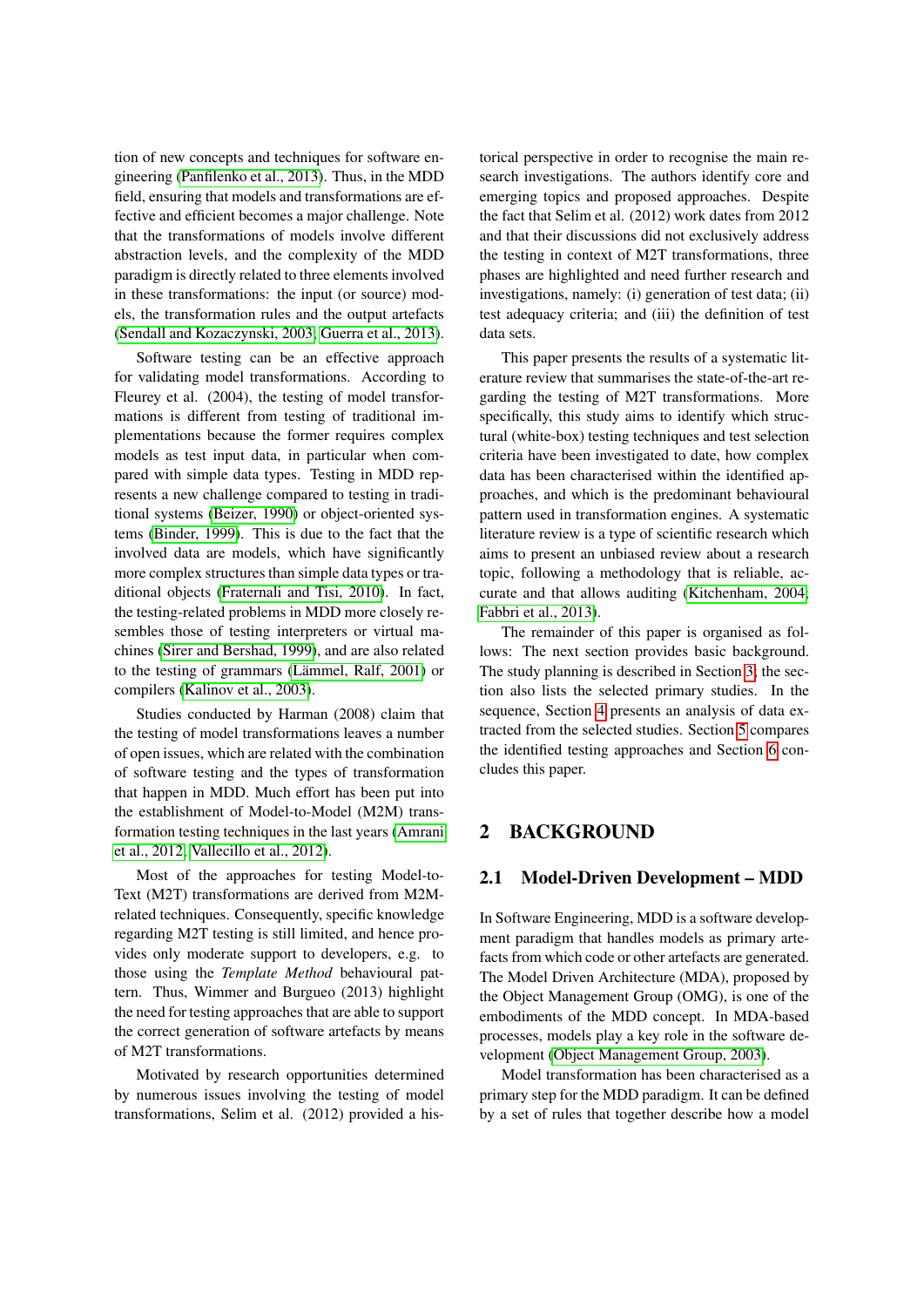in the source language can be transformed into one or more models in the target language [\(Kleppe et al.,](#page-10-10) [2003\)](#page-10-10).

A transformation involving two or more models can be classified as: transformation from model to model (M2M or Model-to-Model); and transformation from model to text (M2T or Model-to-Text). M2T transformations are used to generate the source code and documents, implement serialised models, and create visualisation and exploration models, thus automating several software engineering tasks [\(Rose](#page-11-9) [et al., 2012\)](#page-11-9).

One issue addressed in M2T transformations refers to the way of implementing the code generator. According to Czarnecki and Helsen (2006) and Rose et al. (2012), the most common approaches to accomplish M2T transformations are based on the *Visitor* and *Template Method* behavioural patterns. A Template Method is an abstract definition of an algorithm; it defines the algorithm step by step. Each step invokes an abstract operation or a primitive operation. The *Visitor* pattern, on the other hand, represents an operation to be performed on the elements of an object structure. It allows the creation of a new operation without changing the class of the elements on which it operates.

To define these transformations, a tool that allows software engineers to build mapping rules from M2M or M2T is necessary. It should allow mapping rules to be specified and created as naturally as possible, since the construction of a transformer is already a complex task by itself. Finally, a mechanism to apply the specified transformations, possibly maintaining some form of traceability between the mapped elements, is required [\(Lucredio et al., 2012\)](#page-11-10).

## 2.2 Testing and MDD

Testing consists of a dynamic analysis of the product which is relevant to the identification and elimination of defects that remain. It represents the latest revision of the specification, design and coding [\(Har](#page-10-11)[rold, 2000\)](#page-10-11). In general, the testing techniques can be divided into code-based (white-box or structural) and specification-based (black-box or functional). It is important to notice that neither is complete, since they aim to identify different types of defects. When applied together, they can raise the level of software reliability.

The high abstraction level of MDD is a key concern that rules the complexity of the three main elements in this paradigm, namely: the input models, the transformation rules and the output artefacts. Consequently, applying existing testing techniques to model transformations becomes a cumbersome task.

The testability of model transformations aims at facilitating the generation of test data and ensuring better coverage through adjustments of the test criteria. Studies of Harman (2008) and Selim et al. (2012) claim that the models of transformer tests open a number of issues which relate to the combination of software testing and the types of transformations that occur in MDD. Fleury et al. (2004) and Selim et al. (2012) highlight that functional testing, on the one hand, guarantees the correctness of transformations. White-box testing, on the other hand, aims to guarantee high coverage of the transformations, both in terms of the input/output artefacts and the transformation rules themselves.

The relevance of the issues surrounding the transformation of models and their combination with software testing has motivated and underlie the systematic review reported in the paper. Since the MDD paradigm aims to produce effective, defect-free source code at a late stage in the software lifecycle, it important to investigate the evolution and application of testing techniques and test selection criteria in the context of the complexity that comes along with, specifically, M2T transformations.

# <span id="page-2-0"></span>3 THE REVIEW PROCESS AND RESULTS

This section presents the study planning and summarises the main procedures to perform the systematic review herein described. A systematic review aims to obtain the pieces of work that provide research evidence on a specific subject, which are called *primary studies*[1](#page-2-1) .

<span id="page-2-1"></span><sup>&</sup>lt;sup>1</sup>The term "primary study" has so far been used in the Evidence based Software Engineering domain [\(Kitchenham](#page-10-12) [et al., 2004\)](#page-10-12)to describe a variety of research results, from well-founded experimental procedures to incipient research approaches. Systematic reviews, on the other hand, are considered "secondary studies".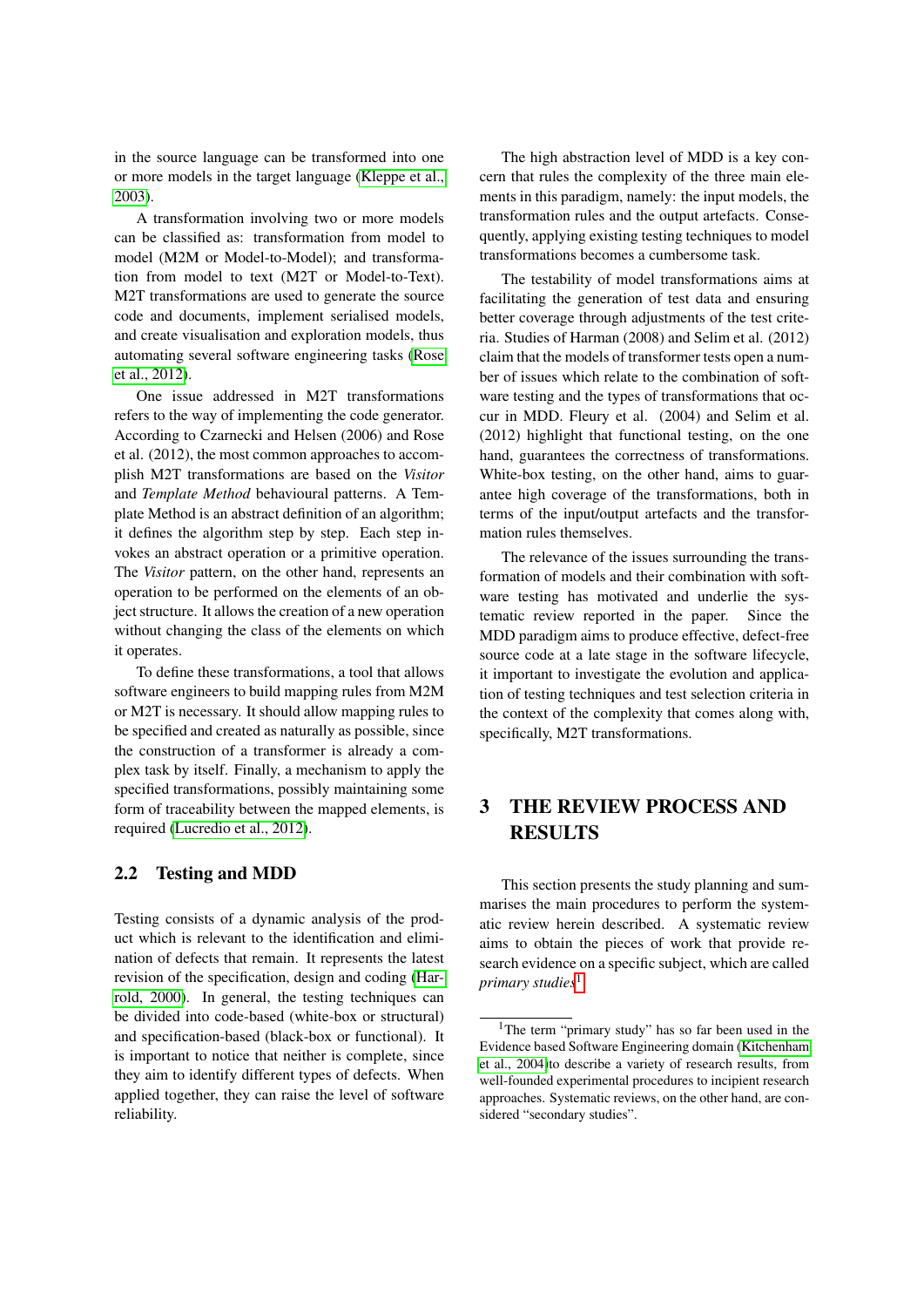## 3.1 Study Planning

To identify the white-box testing approaches (techniques and test selection criteria) that have been proposed and applied to M2T transformations, we planned a systematic literature review (or simply *systematic review*) following the process defined by Fabbri et al. (2013). To provide transparency and allow replicability and audit of the whole process (which are requirements of systematic reviews [\(Kitchenham,](#page-10-8) [2004\)](#page-10-8), we used the StArt Tool (State of the Art through Systematic Review) [\(Hernandes et al., 2012\)](#page-10-13), which supports all process phases and stores all intermediate results together with the study selection decisions.

#### Research Questions

In Software Engineering, the research questions of a systematic review usually address solutions for a specific problem with a given research topic. When it comes to M2T transformations, there are several interesting related issues. For our review, we defined three research questions, each one associated with inclusion and exclusion criteria, as follows:

- Primary question (PQ) Which white-box testing approaches have been investigated for M2T transformations in the context of MDD so far?
- Secondary question 1 (SQ1) Amongst the testing approaches that have been investigated for M2T transformations in the context of MDD, which ones are specific regarding the use of the *Template Method* behavioural pattern?
- Secondary question 2 (SQ2) Amongst the testing approaches that have been investigated for M2T transformations in the context of MDD, which ones characterise the complexity of the data used in the transformation mechanisms?

## Search String

According to Petersen et al. (2008) and Fabbri et al. (2013), the process of collecting the set of primary studies begins by defining the search string. Therefore, the search string should be formulated on the experience of researchers and reviewers involved and must have a comprehensive scope, for the purpose of recovering all primary studies of interest. Reading the primary studies retrieved with the search string enable the researcher to verify their relevance. For initial selection, key information should be spotted in the study

title and/or summary. Subsequently, final selection relies on the full reading of the study.

Even though different indexed research repositories define their own syntax for building search strings, we initially defined the following generic string that was later customised for each search engine:

```
(''model driven development'' OR ''model driven
   software development'' OR MDD OR MDSD OR
   ''model-driven engineering'' OR MDE)
                  AND
(test* OR ''coverage criteria'' OR ''software
        testing'' OR ''white box'')
                  AND
(''model transformation'' OR ''model to text
    transformation'' OR ''model to code
       transformation'' OR M2T OR M2C)
```
#### Primary Study Sources

The search strategy and selection of primary studies were defined according to the sources of studies, keywords, selection criteria, types of studies and languages of the studies. We selected the following sources to search for primary studies: indexed electronic databases (IEEE Xplore Digital Library<sup>[2](#page-3-0)</sup>, ACM Digital Library<sup>[3](#page-3-1)</sup> and Elsevier Scopus<sup>[4](#page-3-2)</sup>). In addition, we hand searched 18 journals and conference proceedings suggested by specialists<sup>[5](#page-3-3)</sup>, all related to software testing and MDD, published from 2008 to 2013. The list of journals and conference proceedings is presented in Table [1.](#page-4-0)

The searches in the indexed repositories returned 202 entries<sup>[6](#page-3-4)</sup>. The full list of primary studies identified by the searches was evaluated against a set of inclusion and exclusion criteria which are described in the sequence. We also describe the selection process (preliminary and final selection).

<span id="page-3-0"></span><sup>2</sup>http://www.ieeexplore.ieee.org – access: october/2014

<span id="page-3-1"></span> $3$ http://dl.acm.org – access: october/2014

<span id="page-3-3"></span><span id="page-3-2"></span> $4$ http://www.scopus.com – access: october/2014

<sup>5</sup>Approaching specialists in a given field is one of the recommendations of [\(Kitchenham, 2004\)](#page-10-8).

<span id="page-3-4"></span> $6$ Note that not all entries are in fact primary studies. For example, some are proceedings' front matters, while others are abstracts of conference invited talks and tutorials.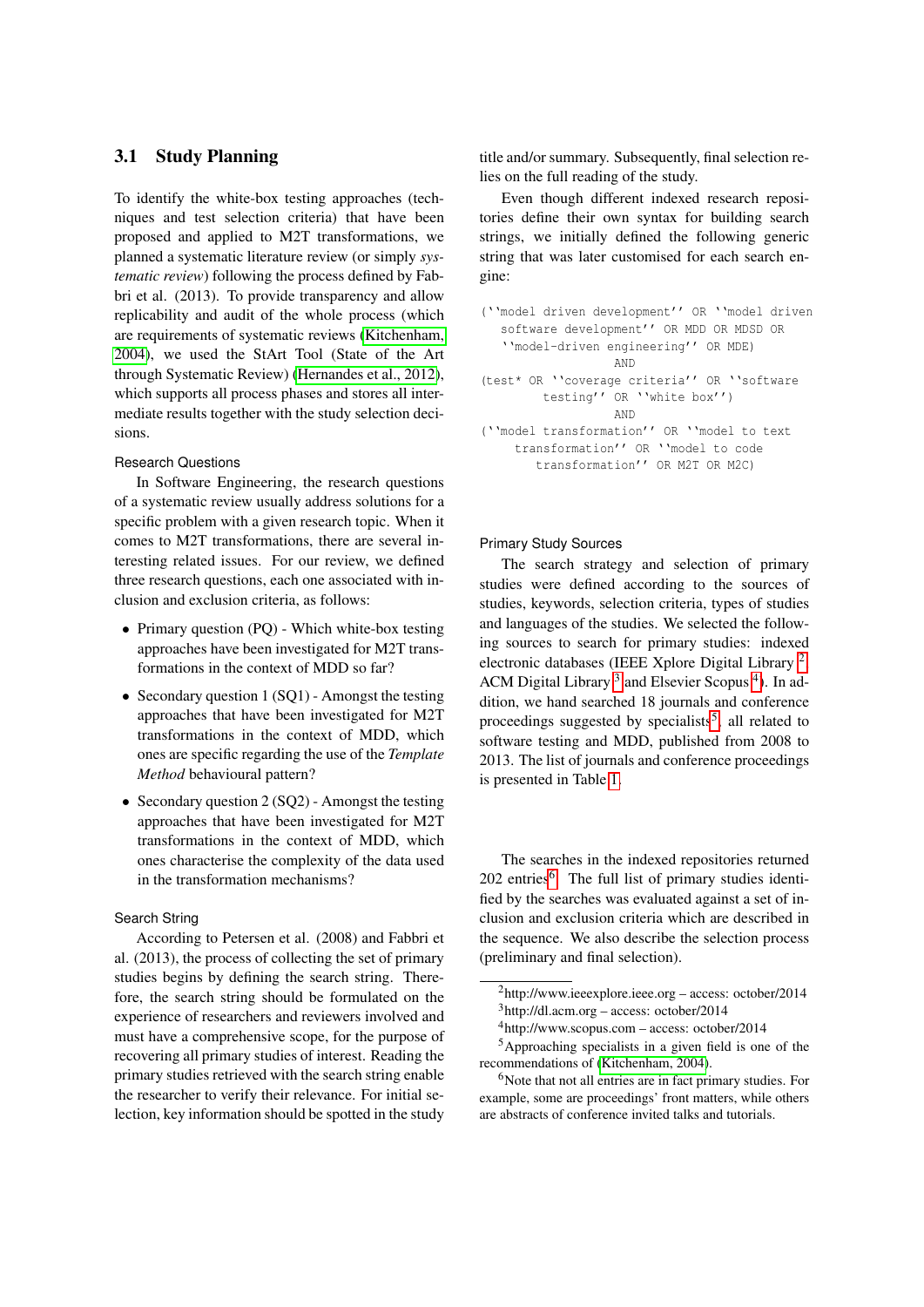<span id="page-4-0"></span>

| ID              | <b>Description</b>                                           |  |
|-----------------|--------------------------------------------------------------|--|
| 1               | ACiS - Software Engineering Research and Applications        |  |
| 2               | ASE - Automated Software Engineering                         |  |
| 3               | CAISE - Conference on Advanced Information Systems En-       |  |
|                 | gineering                                                    |  |
| 4               | ENASE - Evaluation of Novel Approaches to Software Engi-     |  |
|                 | neering                                                      |  |
| 5               | GPCE - Generative Programming and Component Engineer-        |  |
|                 | ing                                                          |  |
| 6               | GTTSE - Generative and Transformational Techniques in        |  |
|                 | Software Engineering                                         |  |
| 7               | ICMT - International Conference on Model Transformation      |  |
| 8               | ICSR - International Conference on Software Reuse            |  |
| 9               | ICST - International Conference on Software Testing, Verifi- |  |
|                 | cation, and Validation                                       |  |
| 10              | ICTSS - International Conference on Testing Software and     |  |
|                 | Systems                                                      |  |
| 11              | ISSTA - International Symposium on Software Testing and      |  |
|                 | Analysis                                                     |  |
| 12              | MoDELS - Model Driven Engineering Languages and Sys-         |  |
|                 | tems                                                         |  |
| 13              | MODELSWARD - Model-Driven Engineering and Software           |  |
|                 | Development                                                  |  |
| 14              | SBCars - Brazilian Symposium on Software Components,         |  |
|                 | Architectures and Reuse                                      |  |
| 15              | SBES - Brazilian Symposium on Software Engineering           |  |
| 16 <sup>1</sup> | SLE - Software Language Engineering                          |  |
| 17 <sup>1</sup> | SoCO - Soft Computing Models in Industrial and Environ-      |  |
|                 | mental Applications                                          |  |
| 18              | SoSyM Journal - Software and System Modeling                 |  |

## Inclusion and Exclusion Criteria

Inclusion criteria were used to determine which studies were relevant to the research questions of the systematic review. The following inclusion criteria were applied:

- + Publications, technical reports or "grey" literature that describe empirical studies, of any particular study design, in which the testing of M2T transformations was applied to any technology.
- + Studies that describe the problems / barriers for the use of white-box testing approaches in M2T transformations.
- + Studies describing techniques / methods to testing M2T transformations.
- + Studies which allowed the identification of behavioural pattern used in M2T transformations.

Exclusion criteria were defined to protect the interests of the main theme and the research questions. Several studies were excluded for not addressing the testing of M2T transformations, or not even mentiong the behavioural pattern used in the M2T transforations.

Studies that met the following criteria were exaded from the review:

- Studies that are not relevant to the research questions.
- Studies that did not allow access to full text.
- Studies that did not describing techniques / methods to testing M2T transformations.

#### eliminary Selection

After applying the inclusion and exclusion criteto each primary study based on their titles and abacts, the preliminary set of relevant primary studies cluded 49 entries. At this stage, 21 primary studies ere included as a result of the analysis of specific nference proceedings and journals, thus summing 70 entries in the preliminary list. Tabl[e2](#page-4-1) presents e number of studies accepted, discarded and duplied (i.e. retrieved by more than one search engine) ter the preliminary selection phase.

<span id="page-4-1"></span>ble 2: Number of studies accepted, discarded and duplicated during the preliminary selection

| Source      | <b>Preliminary Selection</b> |              |             |  |
|-------------|------------------------------|--------------|-------------|--|
|             | Accepted                     | Discarded    | Duplicated  |  |
| ACM         | 14 (20,00%)                  | 43 (36,13%)  | 12 (35,29%) |  |
| IEEE        | 11 (15,71%)                  | 23 (19,33%)  | 01 (02,94%) |  |
| Scopus      | 24 (34,29%)                  | 53 (44,54%)  | 21 (61,76%) |  |
| Specialists | 21 (30,00%)                  | 00 (00,00%)  | 00 (00,00%) |  |
| Total       | 70 (100,0%)                  | 119 (100,0%) | 34 (100,0%) |  |

## Data Extraction Strategy and Final Selection

We extracted data from the selected studies to address each of the research questions. We classified studies according to the following categories: behavioural pattern; research type (evaluation research, solution proposal, validation research, philosophical paper, opinion paper and personal experience); characterisation (or not) of the complexity of the data used in the transformation mechanisms; testing approach. Discrepancies observed during the analysis were discussed amongst the involved researchers (co-authors of this paper).

In a second, final iteration, from the 70 preselected studies, we selected only those ones which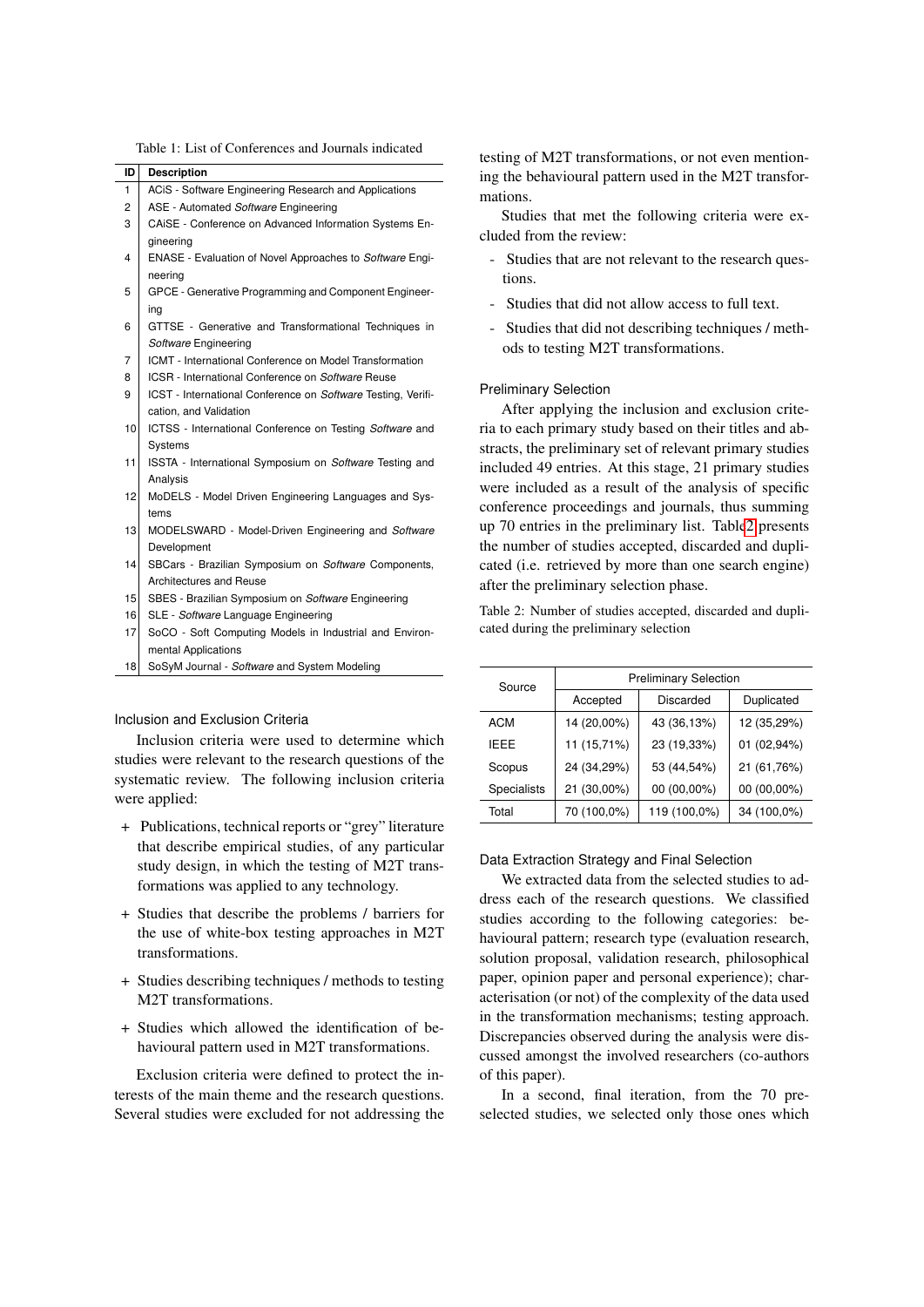fulfilled a set of relevant research issues and specified testing approaches used in the model transformations. In order to perform this final selection, studies accepted in the preliminary selection phase went through a complete reading and were again classified based on the inclusion and exclusion criteria. This resulted in a final list of 9 primary studies. Details are provided in the sequence.

## 3.2 Final Selection Results

Table [3](#page-6-1) presents the list of 9 selected primary studies. Studies are sorted by year of publication and grouped by source. Other information items available in the table are study identifier (ID), authors, and information related to the research questions which are detailed later in the paper. Note that the ID of selected studies will be used hereafter to facilitate the identification of each piece of work.

According to Kitchenham (2004), the final set of selected studies should avoid overlapping of primary studies. For example, if we identify two or more pieces of work that describe the same testing approach (e.g. the latter as the evolution of the former), the final selection should include only the more recent one. Taking this into consideration, Table [4](#page-6-2) lists all overlapping results we identified.

Studies listed in Table [3](#page-6-1) were classified according to a set of relevant research issues and specified approaches used in the model transformations. Each characteristic was named *facet*. Figure [1](#page-7-0) depicts the distribution of studies according to each facet. It provides a quantification of studies associated with the research questions defined for the review.

## <span id="page-5-0"></span>4 ANALYSIS AND DISCUSSION

This section presents the analysis and discussion of the results obtained in the systematic review. The description of results is organised according to the facets depicted in Figure [1.](#page-7-0) The facets concern properties which are relevant to the research questions that will be discussed in the sequence.

It should be clarified that the behavioural pattern defined for the transformations, as well as the characterisation of complex data, impacts on the formulation of techniques and approaches to test the M2T transformations. For instance, the *Template Method* often makes use of a reference implementation [\(Lu](#page-11-10)[credio et al., 2012\)](#page-11-10), allowing that coverage criteria can be defined with respect to the input models, the templates and the generated code.

Facet 1 - Behavioural Pattern – This facet groups the studies according to the behavioural pattern of the transformer design. The classification is based on the categories defined by Czarnecki and Helsen (2006) and Rose et al. (2012). After analysing the characteristics of the transformations languages used in each study, we obtained the following groups: (a) approaches that apply the *Visitor* pattern (S6, S7); and (b) approaches that apply the *Template Method* pattern (S1, S2, S3, S4, S5, S8, S9).

The results shown in Figure [1](#page-7-0) are consistent with the standardisation efforts of the OMG MOFM2T [\(Object Management Group, 2012\)](#page-11-11). They show that 78% of the selected studies support transformations by applying the *Template Method* pattern, while only 22% emphasises the application of the *Visitor* pattern. Following this trend, the work of Rose et al. (2012) defines a model of features that supports the decision making process regarding the use of M2T transformation languages, based on MOF standards.

Facet 2 - Characterisation of Complex Data – Basically, the complexity of transformations is defined by the high level of abstraction used in input models, by the complexity of the transformation rules and by the diversity of software artefacts that may be generated [\(Baudry et al., 2010\)](#page-10-14). In detriment of the analytical model and of the formal model, the computational model encapsulates all semantics of the developed solution, *i.e.*beyond the abstract data types, the computational models also establish relationships, cardinality, and the directional flow of associations between objects belonging to a given context.

According to Baudry et al. (2010), the complexity of the input/output data manipulated by model transformations bring new challenges, thus requiring adaptations of testing techniques. In spite of it, we found out that 78% of studies did not address issues related to complex data involved in transformations (S1, S2, S3, S4, S6, S8, S9). Only 22% of the studies *partially* characterise complex data in transformations using some representation strategy (S5, S7).

Facet 3 - Testing Approach – Software testing consists in a dynamic analysis of the product. It is relevant to the detection and subsequent elimination of software defects. Testing represents the latest revision of the specification, design and coding. In general, testing techniques can be classified between those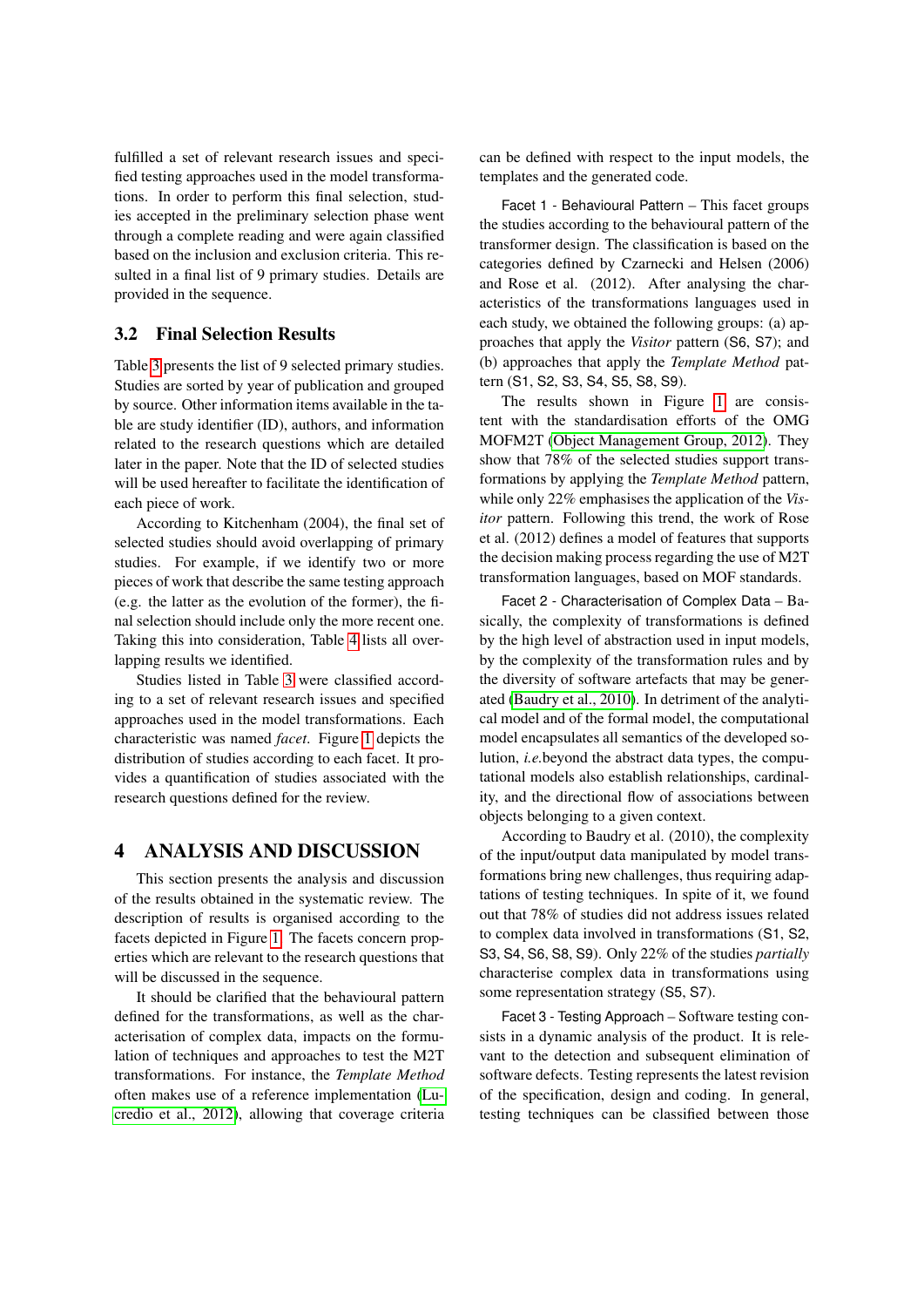<span id="page-6-1"></span>

|      |            |                |                                       |                       | Characterise   |                | <b>Structural Test</b> |
|------|------------|----------------|---------------------------------------|-----------------------|----------------|----------------|------------------------|
| Year | Source     | ID             | Title                                 | Authors               | Complex        | Visitor        | Template               |
|      |            |                |                                       |                       | Data           | Pattern        | Method                 |
| 2008 | Specialist | S <sub>1</sub> | Unit Testing Model Management Op-     | (Polack<br>et<br>al., | <b>No</b>      |                | X                      |
|      |            |                | erations                              | 2008)                 |                |                |                        |
|      | Scopus     | S <sub>2</sub> | Using model transformation to support | (Naslavsky et al.,    | <b>No</b>      |                | $\mathsf{x}$           |
|      |            |                | model-based test coverage measure-    | 2008)                 |                |                |                        |
|      |            |                | ment                                  |                       |                |                |                        |
| 2010 | <b>ACM</b> | S <sub>3</sub> | Multi-level Testes for Model Driven   | (Fraternali<br>and    | <b>No</b>      |                | X                      |
|      |            |                | <b>Web Applications</b>               | Tisi, 2010)           |                |                |                        |
| 2011 | Scopus     | S <sub>4</sub> | Model-driven testing: Transformations | (Lamancha et al.,     | N <sub>o</sub> |                | X                      |
|      |            |                | from test models to test code         | 2011)                 |                |                |                        |
|      | Specialist | S <sub>5</sub> | A Method for Testing Model to Text    | (Tiso et al., 2013)   | Parcial        |                | X                      |
|      |            |                | Transformations                       |                       |                |                |                        |
| 2013 | Specialist | S <sub>6</sub> | An Approach to Testing Java Im-       | (Chavez<br>et<br>al., | <b>No</b>      | X              |                        |
|      |            |                | plementation against Its UML Class-   | 2013)                 |                |                |                        |
|      |            |                | Model                                 |                       |                |                |                        |
|      | <b>ACM</b> | S7             | Transformation Rules for Platform In- | (Eriksson et al.,     | Parcial        | X              |                        |
|      |            |                | dependent Testing: An Empirical       | 2013)                 |                |                |                        |
|      |            |                | Study                                 |                       |                |                |                        |
|      | Scopus     | S <sub>8</sub> | MTC Flow: A Tool to Design, De-       | (Alvarez<br>and       | <b>No</b>      |                | X                      |
|      |            |                | velop and Deploy Model Transforma-    | Casallas, 2013)       |                |                |                        |
|      |            |                | tion Chains                           |                       |                |                |                        |
|      | Specialist | S9             | Testing M2T/T2M transformations       | (Wimmer and Bur-      | No             | $\overline{a}$ | X                      |
|      |            |                |                                       | gueño, 2013)          |                |                |                        |

Table 3: Final selection of primary studies

Table 4: Overlapping results of primary studies

| Year | <b>Final Selection</b>  | Year | <b>Subsumed studies</b> |
|------|-------------------------|------|-------------------------|
| 2013 | (Tiso et al., 2013)     | 2012 | (Tiso et al., 2012)     |
| 2013 | (Eriksson et al., 2013) | 2012 | (Eriksson et al., 2012) |

<span id="page-6-2"></span>based on source code (structural) and those based on the specification (functional).

Overall, the studies investigate structural testing for M2T transformations. Such technique examines the internal structure of the software to derive test requirements. This facet groups primary studies that investigate structural-based testing approaches that focus on the following property or software specification methods: (a) Traceability, with 56% of studies (S1, S2, S3, S4, S8); (b) OCL, with 22% of studies (S6, S9); and (c) Formal Methods, with 22% of studies (S5, S7). The next section provides more details of this facet.

# <span id="page-6-0"></span>5 COMPARISON BETWEEN APPROACHES

To keep our analysis aligned with the facets defined in the previous section, we next compare the testing approaches by means of their common characteristics. For this, three groups are defined as follows: (A) M2T Testing with *Visitor Pattern*; (B) M2T Testing with *Template Method* Pattern; and (C) Complex Data Characterisation for M2T Testing. The analyses are grouped according to the categories of the *Testing Approach* facet. Following this organisation, for groups (A) and (B) we compared the selected studies based on the categories included in the third facet de-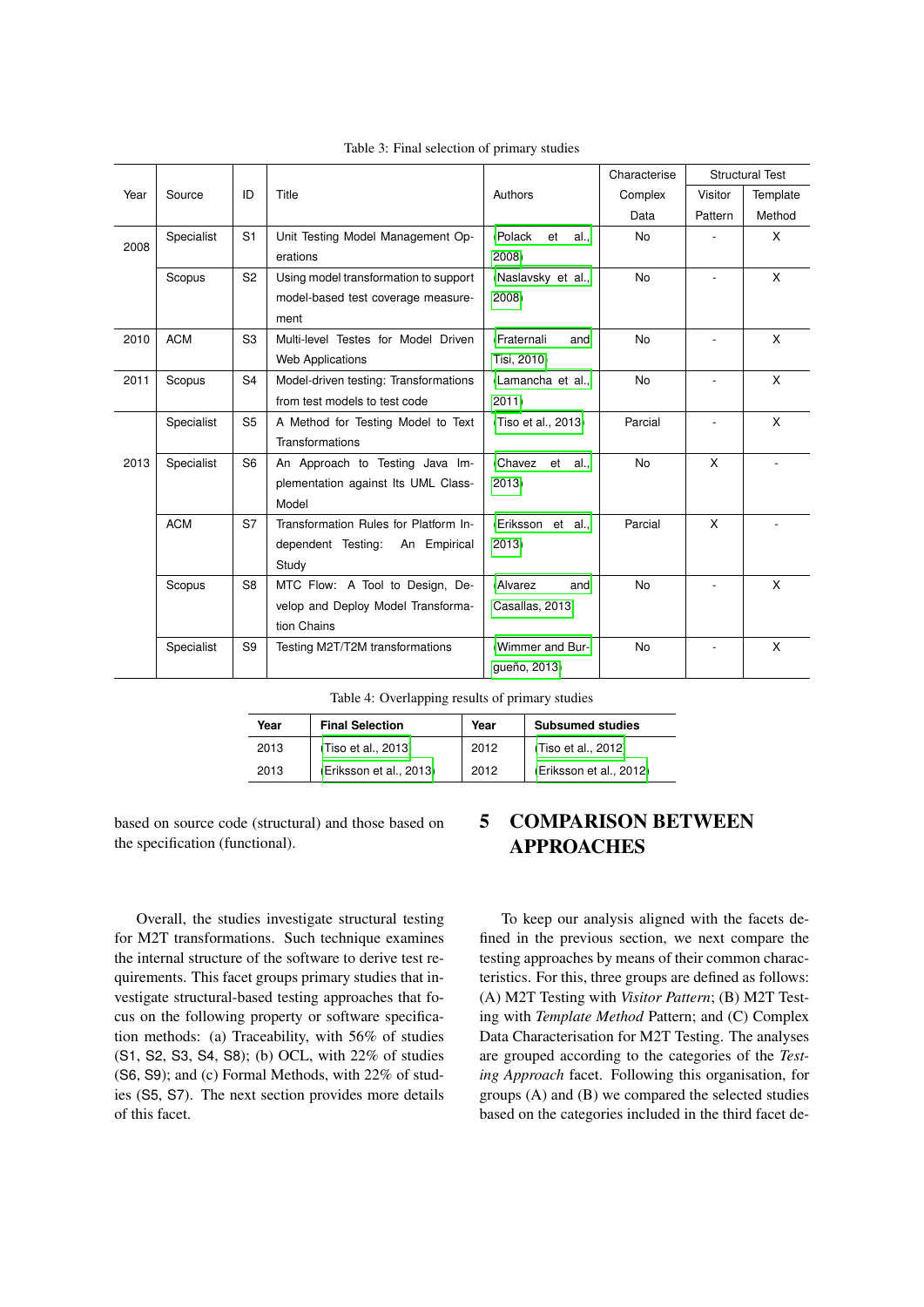<span id="page-7-0"></span>

Figure 1: Bubble chart - Results distribution by facet.

picted in Figure [1,](#page-7-0) namely: *Traceability-based Testing*, *OCL-based Testing* and *Formal Method-based Testing*.

### A - M2T TESTING WITH VISITOR PATTERN

Two testing approaches show these characteristics. They are the studies S6 and S7 listed in Table [3.](#page-6-1) Note that this group does not include any primary study that addresses Traceability-based Testing.

### OCL-based Testing

Study S6, by Chavez et al. (2013), proposes an innovative approach named CCUJ. The authors describe how to automate such an approach, which allows the conformance checking (well-formedness) between a UML design and Java implementation using traceability techniques and mappings. The CCUJ approach checks whether the Java implementation is consistent with the OCL specification in terms of pre- and post-conditions associated with the class diagrams; consequently, conformance checking is needed. In this work, the authors do not explicitly define the coverage criteria for structural testing, since much of the methodology was concerned with validation of well-formedness. The study describes the methodology, however does not address the issue of complex data characterisation.

## Formal Method-based Testing

Studies S7, by Eriksson et al. (2013) propose that the structural testing for M2T transformations and their coverage criteria are defined by means of arrays composed of predicates and their clauses. One of the processes of these approaches consists in quantifying how many clauses form a predicate; the goal is to estimate the number of test requirements based on log-

ical expressions. These approaches discuss how to resolve the discrepancy in the number of test requirements between the model and generated source code, considered in their empirical evaluations on average 60% higher. These approaches partially characterise the input/output complex data involved in M2T transformations. Basically, both studies cover all the issues that define the problems for Testing M2T Transformations. However, the authors highlight that only one compiler was used for transformations, thus invalidating the results to other transformers.

## B - M2T TESTING WITH TEMPLATE METHOD **PATTERN**

Eight testing approaches address the testing of M2T transformations that focus on the *Template Method* pattern. These studies are S1, S2, S3, S4, S5, S8 and S9 listed in Table [3.](#page-6-1) We next provide an analysis and comparison between them.

### Traceability-based Testing

Study S1, by Polack et al. (2008), makes use of unit testing to ensure the correctness of the operations of the model with respect to the generated source code. For that, the authors propose a prototype which specifies the execution of this transformation upon the Epsilon platform. This approach uses the know-how of testing of M2M transformations to tackle the testing of M2T transformations. Even though unit testing is not a new concept for the development of software, it is considered an important strategy for developers to improve code quality, during the understanding of the functional requirements of a class or method [\(Os](#page-11-17)[herove, 2009\)](#page-11-17). A variety of approaches for structural testing of M2M transformations apply this strategy to establish good training models and correctness crite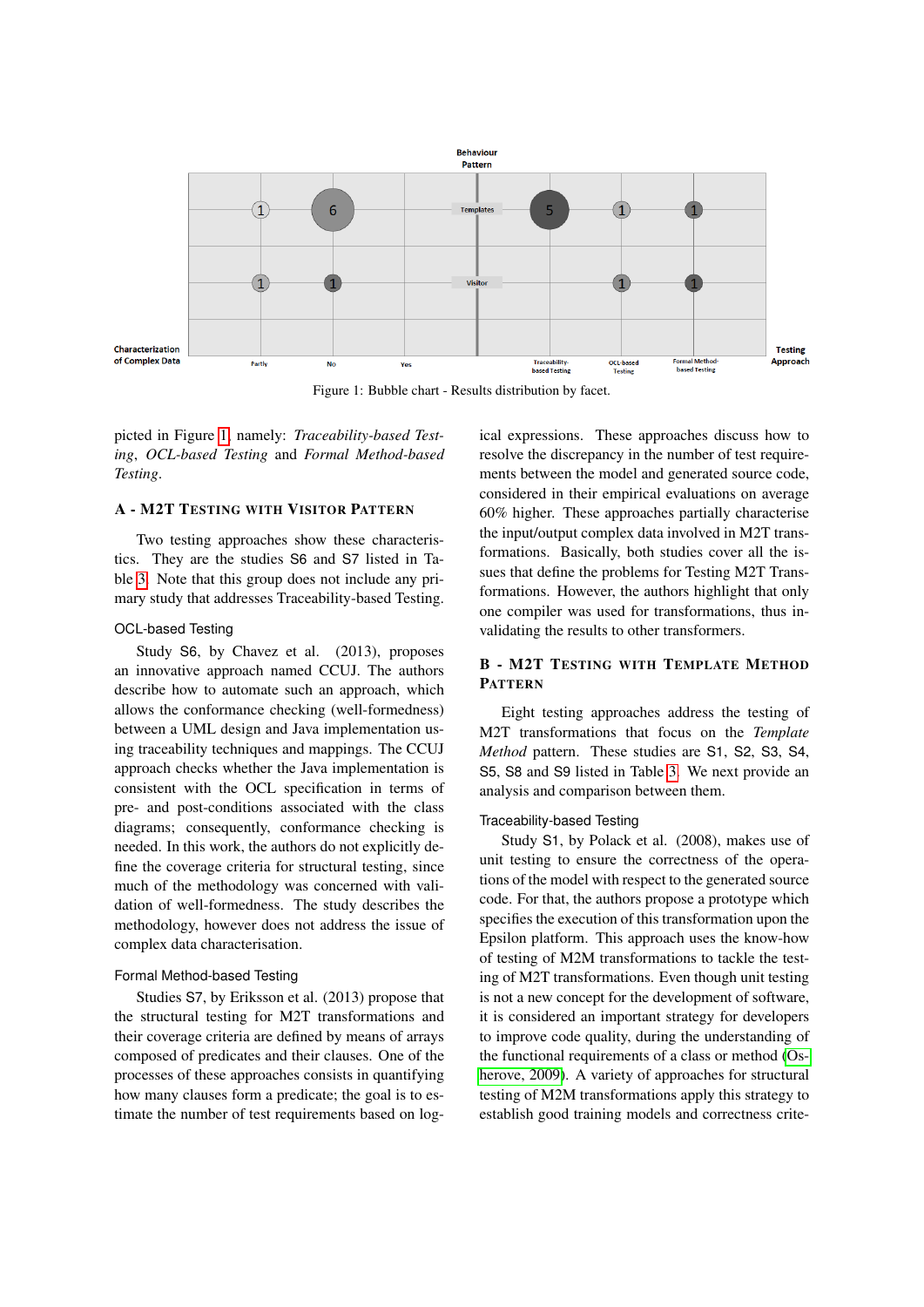ria.

Studies S2 Naslavsky et al. (2008) and S4 Lamancha et al. (2011) deal with testing of M2T transformations by applying Model-Based Testing (MBT). MBT is a technique for automatically generating test cases based on models extracted from software artefacts. Thus, its main goal is the creation of artefacts that describe the requirements and behaviour of the system itself, aimed at automating the testing process. Once the model is developed, it can be used in various ways and for various stages of the software development process, such as requirements specification, code generation, analysis of system reliability and testing [\(Broy et al., 2005\)](#page-10-20). The approach proposed by Naslavsky et al. (2008) (S2) relies on a strategy of mapping and traceability, via annotations in the code, to measure the coverage achieved by test cases exercised by the models derived with the MBT approach. Lamancha et al. (2011) (S4) propose a framework to automate the testing in the context of MBT. This framework consists in creating test models for both types of transformations: M2M and M2T. To generate test cases with this approach, MOFScript is used according to OMG standards [\(Oldevik, 2011\)](#page-11-18). The contribution of this study is guided primarily by automated generation of test cases through mapping and traceability technique.

The approach of Fraternali and Tisi (2010) (S3) focuses on testing environment issues. Testing environment refers to the infrastructure upon which the test runs, including hardware configurations, software, automation tools, testing team, organisational aspects, supplies, and network documentation. Its purpose is to facilitate testing under well-known and controlled conditions. In this perspective, [\(Fraternali](#page-10-5) [and Tisi, 2010\)](#page-10-5) address the definition, management and execution of tests for web applications under the MDD paradigm, in its various abstraction levels. The approach is aligned with the flow of transformations MDA and source code. The proposed methodology makes use of WebML and WebRatio platform to implement a framework that manages the test cases, keeping traceability across the levels.

Study S8 Alvarez and Casallas (2013) describes a tool called MTC Flow that allows developers to create applications according to the MDD paradigm. The tool provides a graphical DSL to specify the MTC workflow model independently of the transformation technology. Another important feature is the manage-

ment of alternative execution paths using a Tag System to mark the elements in the MTCs design. These marks later will guide the MTC execution engine. In this approach, the integration of the different layers of the MDA provides interoperability. Testing techniques available in the tool's environment underlies the validation of correctness and well-formedness of the models.

#### OCL-based Testing

Wimmer and Burgueño (2013) (S9) make knowhow inherited from testing in M2M context to compose a proposal for M2T / T2M test regardless of the languages used both for source models and output artefacts. The authors specify the contracts and transformation rules through an extension of OCL, supporting the design and execution of unit tests in order to validate the established rules and contracts.

#### Formal Method-based Testing

Studies S5 by Tiso et al. (2013), present a method to test M2T transformations, which uses a set of integrated approaches. The development of model transformations is part of this method. This proposal is a set of rules that characterise the well-formedness and correctness of the model, in addition to the characterisation by means of stereotypes of UML diagrams for selecting source models. Thus, this method has the objective of organising test input data to establish test coverage criteria of the model.

## C - COMPLEX DATA CHARACTERISATION FOR M2T TESTING

Most real-world applications use complex input data structures, which are represented as objects that result from the aggregation or composition of other objects. In a context of structural testing, which requires knowledge about the internal implementation structure to devise relevant test input data, understanding such input data structure is fundamental. This comprehension shall enable the definition of effective test data that will determine high coverage, and hence high confidence on the software correctness.

Once it becomes possible to adequately represent the elements of the source models in a MDD approach, testers becomes able to compose complex input data sets that exercise specific parts of the transformer. Such specific parts are related, for example, to a particular type of artefact that will be generated. As an example, while a set of input ele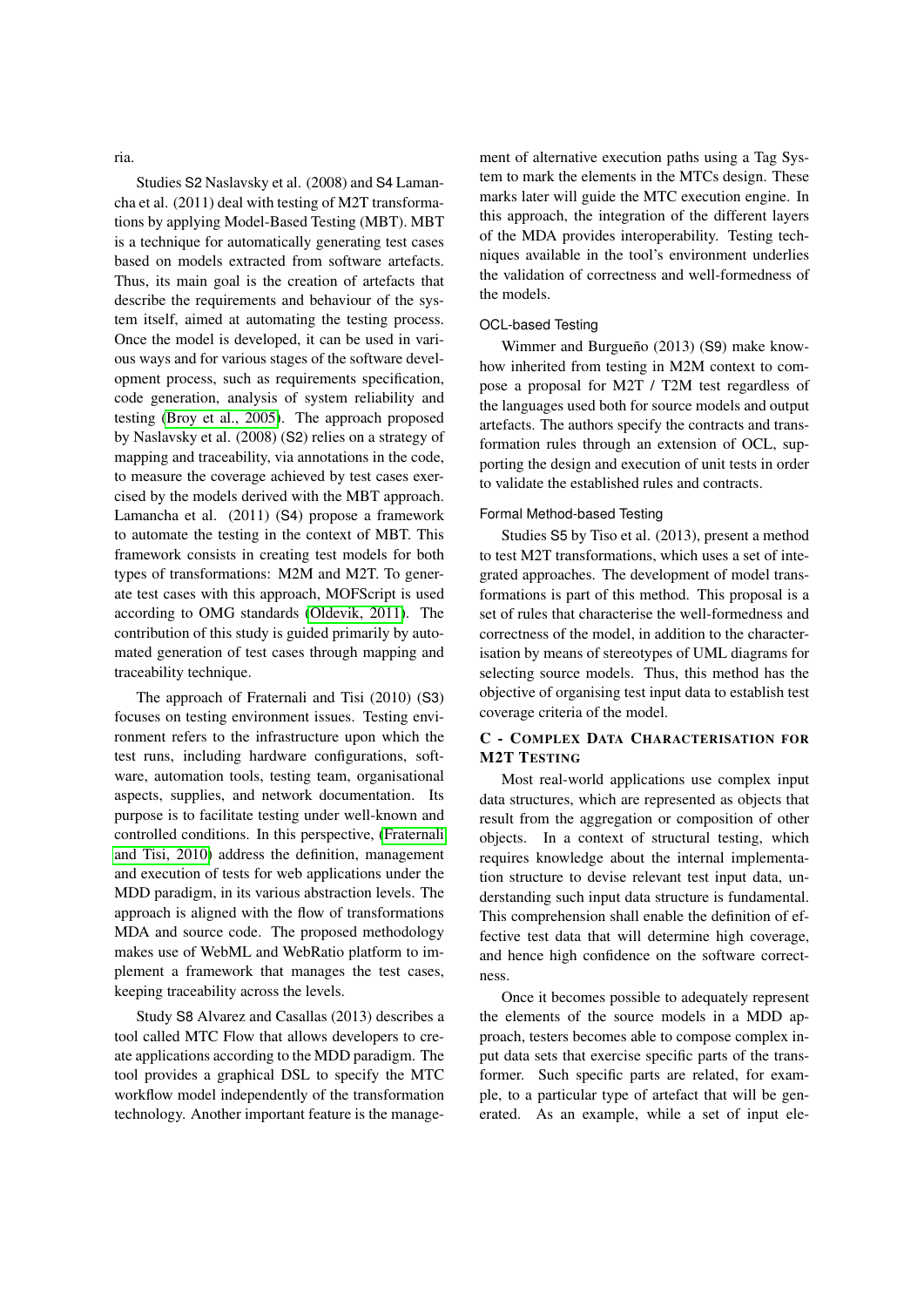ments can exercise the transformer to generate Java artefacts (*i.e.*Java classes), another particular set can exercise the transformer to generate SQL artefacts (*i.e.*database queries).

In this systematic review, two studies (S5 and S7) partially characterise complex data for M2T transformations using some data representation strategy. Study S7 [\(Eriksson et al., 2013\)](#page-10-17) use predicate logic to compose arrangements of complex data in order to resolve the discrepancy in the number of test requirements between the source model and the generated code. The limitations reported by the authors concerns the use of only one transformer with the *Visitor* behavioural pattern, and the lack of reports regarding the effective characterisation of complex data for different types of artefacts that can be generated according to the MDD paradigm.

As previously described in this section, study S5 [\(Tiso et al., 2013\)](#page-11-14) have the objective of organising test input data to establish test coverage criteria of the model. However, the data characterisation described in these studies has a generic nature. The authors do not particularly address complex data representation for textual models; the generic approach might be customised for the output of M2T transformations.

# <span id="page-9-0"></span>6 CONCLUSION

A systematic review is not a simple summary of the published research on a particular topic. It is a methodology for building knowledge by means of evidence reported in primary studies, which allows researchers to go a step beyond an ordinary review. In this context, this paper reported on the results of a systematic review that characterised the state-of-theart with respect to the testing of M2T transformations in the context of MDD. The results provide a categorisation of the common features found in testing approaches, as well as their recurring problems and limitations.

In a high-level analysis, we conclude that the existing solutions for the testing of M2T transformations have begun to change the initial focus on wellformedness and correctness of models. Even though they are still in a small number, some approaches are prominent proposals regarding the use of techniques that establish coverage criteria for testing, whereas

others already try to solve the testability across many transformation languages. Nevertheless, the solutions found in the literature cannot yet be considered established, so this research topic needs to be further explored.

Regarding our research questions, the results reveal that the focus is on structural testing of M2T transformations. Approaches in this context are evolving, especially with the use of traceability mappings and transformations. However, most of the evaluated approaches deal exclusively with issues of wellformedness and correctness of models. We could not identify approaches that characterised the complexity of the data manipulated by model transformations that somehow optimise the coverage criteria by establishing a discipline for test design.

Still regarding the research questions, we conclude that structural testing approaches for M2T transformations focus on the *Template Method* behavioural pattern, when compared with the *Visitor* pattern. This corroborates the OMG effort for defining standards for M2T transformations, raising the relevance of templates as transformation artefacts, and hence their quality assurance through testing.

We highlight that a main threat to the validity of our study concerns the small number of selected papers after the application of the search string and the criteria to include papers for evaluation. As a future work and as a way to mitigate such threat, we plan to consider additional databases, increasing the scope of results obtained through the search machines. Another possible measure to reduce the threat consists in the application of the backward snowballing technique in the selected primary studies [\(Jalali and Wohlin, 2012\)](#page-10-21).

Even though we were able to identify approaches for testing M2T transformations, the main problems still require much research and investigation. The complexity of the source model, the transformer itself and the output artefacts pose an important challenge for future research.

## ACKNOWLEDGEMENTS

The authors would like to thank the financial support received from the Federal Institute of Education, Science and Technology of Mato Grosso and the Graduate Degree Program in Computer Science of the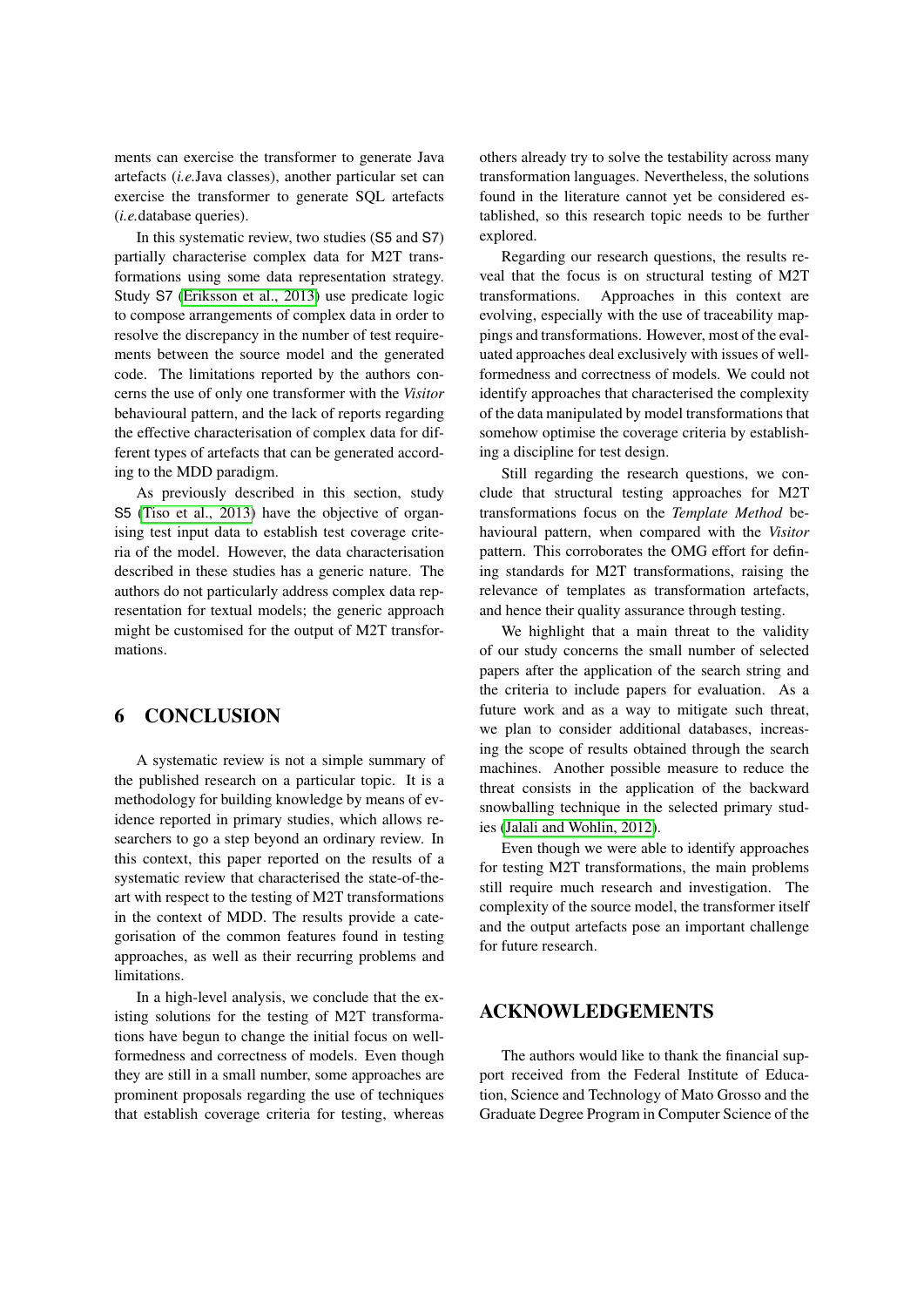Federal University of São Carlos.

# **REFERENCES**

- <span id="page-10-18"></span>Alvarez, C. and Casallas, R. (2013). Mtc flow: A tool to design, develop and deploy model transformation chains. In *Workshop on ACadeMics Tooling with Eclipse (ACME)*, pages 1–9. ACM.
- <span id="page-10-7"></span>Amrani, M., Lucio, L., Selim, G., Combemale, B., Dingel, J., Vangheluwe, H., Le Traon, Y., and Cordy, J. R. (2012). A tridimensional approach for studying the formal verification of model transformations. In *5th International Conference on Software Testing, Verification and Validation (ICST)*, pages 921–928. IEEE Computer Society.
- <span id="page-10-0"></span>Basso, F. P., Pillat, R. M., Frantz, R. Z., and Roos-Frantz, F. (2014). Assisted tasks to generate pre-prototypes for web information systems. In *16th International Conference on Enterprise Information Systems (ICEIS)*, pages 14–25.
- <span id="page-10-14"></span>Baudry, B., Ghosh, S., Fleurey, F., France, R., Le Traon, Y., and Mottu, J.-M. (2010). Barriers to systematic model transformation testing. *Communications of the ACM*, 53(6):139–143.
- <span id="page-10-3"></span>Beizer, B. (1990). *Software Testing Techniques*. Van Nostrand Reinhold Co., New York, NY, USA, 2nd edition.
- <span id="page-10-4"></span>Binder, R. V. (1999). *Testing Object-Oriented Systems: Models, Patterns and Tools*. Addison Wesley, Reading/MA - USA, 1st edition.
- <span id="page-10-20"></span>Broy, M., Jonsson, B., Katoen, J.-P., Leucker, M., and Pretschner, A. (2005). *Model-Based Testing of Reactive Systems: Advanced Lectures*, volume 3472. Springer-Verlag.
- <span id="page-10-16"></span>Chavez, H. M., Shen, W., France, R. B., and Mechling, B. A. (2013). An approach to testing java implementation against its uml class model. In *16th International Conference on Model Driven Engineering Languages and Systems (MODELS)*, pages 220–236 (LNCS 8107). Springer.
- Czarnecki, K. and Helsen, S. (2006). Feature-based survey of model transformation approaches. *IBM Systems Journal*, 45(3):621–645.
- <span id="page-10-19"></span>Eriksson, A., Lindström, B., Andler, S. F., and Offutt, J. (2012). Model transformation impact on test artifacts: An empirical study. In *Workshop on Model-Driven Engineering, Verification and Validation (MoDeVVa)*, pages 5–10. ACM.
- <span id="page-10-17"></span>Eriksson, A., Lindström, B., and Offutt, J. (2013). Transformation rules for platform independent testing: An empirical study. In *6th International Conference on Software Testing, Verification and Validation (ICST)*, pages 202–211. IEEE Computer Society.
- <span id="page-10-9"></span>Fabbri, S. C. P. F., Felizardo, K. R., Ferrari, F. C., Hernandes, E. C. M., Octaviano, F. R., Nakagawa, E. Y., and

Maldonado, J. C. (2013). Externalising tacit knowledge of the systematic review process. *IET Software*, 7(6):298–307.

- Fleurey, F., Steel, J., and Baudry, B. (2004). Validation in model-driven engineering: testing model transformations. In *First International Workshop on Model, Design and Validation*, pages 29–40. IEEE Computer Society.
- <span id="page-10-5"></span>Fraternali, P. and Tisi, M. (2010). Multi-level tests for model driven web applications. In *10th International Conference on Web Engineering (ICWE)*, pages 158– 172 (LNCS 6189. Springer-Verlag.
- <span id="page-10-1"></span>Garzotto, F. (2011). Enterprise frameworks for data intensive web applications: An end-user development, model based approach. *Journal of Web Engineering*, 10(2):87–108.
- <span id="page-10-2"></span>Guerra, E., Lara, J., Kolovos, D., Paige, R., and Santos, O. (2013). Engineering model transformations with transml. *Software and Systems Modeling*, 12(3):555– 577.
- Harman, M. (2008). Open problems in testability transformation. In *Workshops of the International Conference on Software Testing Verification and Validation (ICSTW)*, pages 196–209. IEEE Computer Society.
- <span id="page-10-11"></span>Harrold, M. J. (2000). Testing: A roadmap. In *Conference on the Future of Software Engineering - in conjunction with ICSE*, pages 61–72. ACM.
- <span id="page-10-13"></span>Hernandes, E. M., Zamboni, A., Fabbri, S., and Di Thommazo, A. (2012). Using GQM and TAM to evaluate StArt - a tool that supports systematic review. *CLEI Electronic Journal*, 15(1).
- <span id="page-10-21"></span>Jalali, S. and Wohlin, C. (2012). Systematic literature studies: Database searches vs. backward snowballing. In *6th International Symposium on Empirical Software Engineering and Measurement (ESEM)*, pages 29–38. ACM.
- <span id="page-10-6"></span>Kalinov, A., Kossatchev, A., Petrenko, A., Posypkin, M., and Shishkov, V. (2003). Coverage-driven automated compiler test suite generation. *Electronic Notes in Theoretical Computer Science*, 82(3):500–514.
- <span id="page-10-8"></span>Kitchenham, B. (2004). Procedures for performing systematic reviews. Technical report, Departament of Computer Science, Keele University.
- <span id="page-10-12"></span>Kitchenham, B. A., Dyba, T., and Jorgensen, M. (2004). Evidence-based software engineering. In *26th International Conference on Software Engineering (ICSE)*, pages 273–281, Washington, DC, USA. IEEE Computer Society.
- <span id="page-10-10"></span>Kleppe, A. G., Warmer, J., and Bast, W. (2003). *MDA Explained: The Model Driven Architecture: Practice and Promise*. Addison-Wesley Longman Publishing Co., Inc., Boston, MA, USA.
- <span id="page-10-15"></span>Lamancha, B. P., Mateo, P. R., Polo, M., and Caivano, D. (2011). Model-driven testing - transformations from